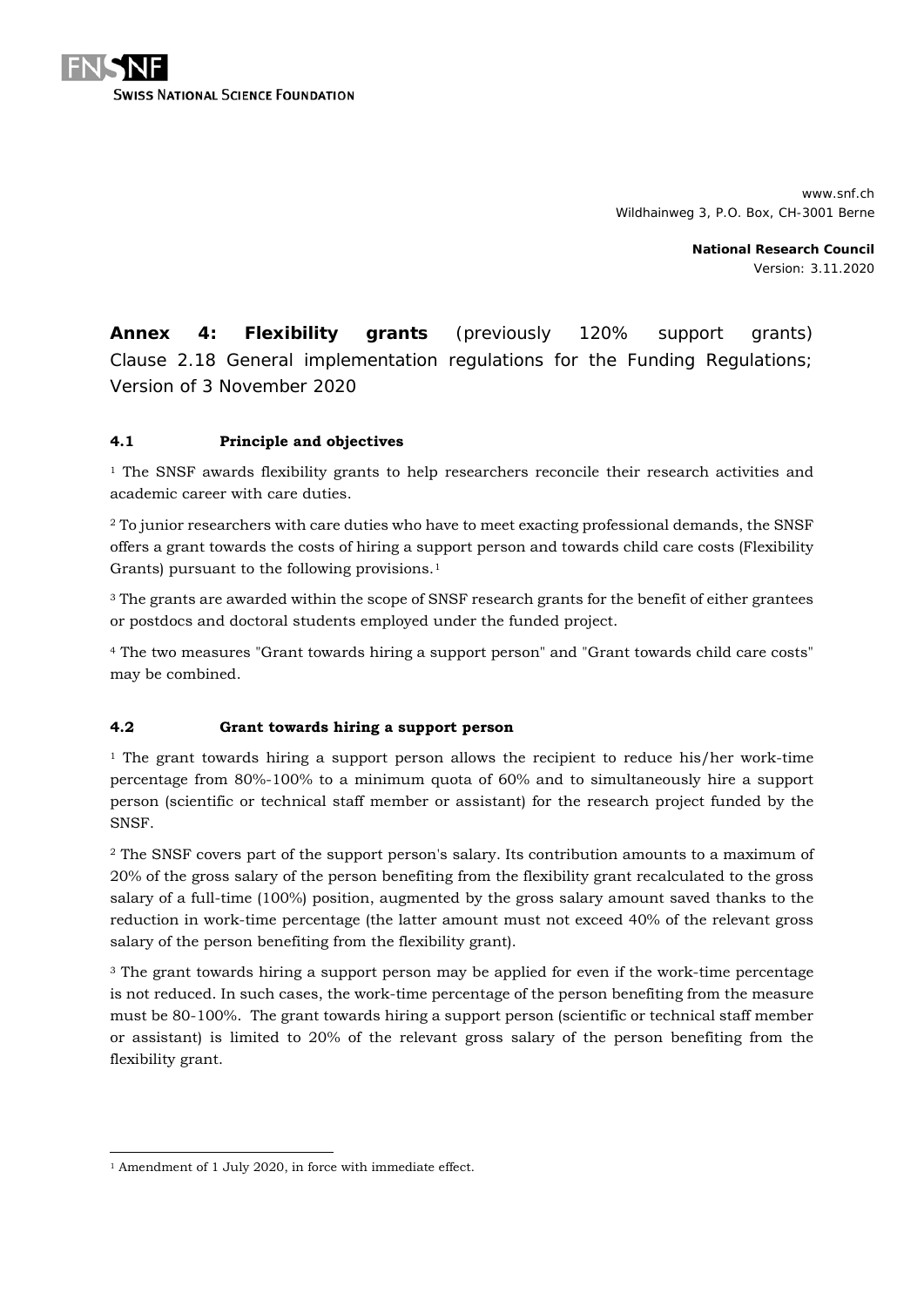### **4.3 Child care grant**

 $1$  Grants towards child care costs allow junior researchers to continue their research activities with the shortest possible delay.

2 The work-time percentage must correspond to at least 80%. Doctoral students (Clause 4.4 paragraph 1 letter c below) may apply for grants towards child care costs irrespective of their worktime percentage.

#### **4.4 Personal requirements: funding by the SNSF**

 $^{\rm 1}$  The following junior researchers may be awarded family grants:

- a. Grant holders under the career funding schemes Ambizione (with salary), PRIMA, Postdoc.Mobility for the return phase and only for child care grants and Doc.CH (for these, letter c also applies);[2](#page-1-0)
- b. SNSF-funded postdocs, pursuant to Clause 7.4 of the General implementation regulations for the Funding Regulations, who are employed at a Swiss institution;
- c. SNSF-funded doctoral students who are employed at a Swiss institution; doctoral students are only eligible to receive child care grants.

2 The grants may also be applied for within the scope of National Centres of Competence for Research (NCCR). Specific submission and application arrangements in the case of NCCRs are set out in the NCCR Guidelines "Grants for postdocs and doctoral students with family care duties".

#### **4.5 Further personal requirements[3](#page-1-1)**

<sup>1</sup> Junior researchers must meet the following additional requirements:

- a. for both types of grant: the junior researcher needs to provide proof of the days on which child care is outsourced. To qualify for the grant, persons with care duties must outsource child care on at least 3 days of every working week for professional reasons, and they must each provide care themselves on no more than 1 day of every working week.[4](#page-1-2) The grant covers children who have not yet finished primary school pursuant to Swiss law[5.](#page-1-3) The SNSF may ask for detailed evidence of these circumstances;
- b. for a grant towards hiring a support person: a work quota of at least 60% (0.6 FTE) for cases involving a reduction in working hours, or a work quota of at least 80% (0.8 FTE) if a support person is hired without any concomitant reduction in working hours. Proof of the reduction in working hours and the employment of a support person must be provided; and
- c. for a grant towards child care costs: a work-time percentage of at least 80%. Doctoral students are not required to provide such proof. The requirements pursuant to letter a. must also be met by doctoral students.

<sup>2</sup> If the two types of grant are combined, the work-time percentage must correspond to at least 80%.

-

<span id="page-1-0"></span><sup>2</sup> Amended version of 1 November 2020, in force with immediate effect.

<span id="page-1-1"></span><sup>3</sup> Amendment of 1 July 2020, in force with immediate effect.

<span id="page-1-2"></span><sup>4</sup> The SNSF takes into account the actual child care arrangements. The professional reasons necessitating the outsourcing of child care must be explained. As regards the other person with care duties, these reasons may also comprise irregular working hours, continuing education, incapacity to provide care due to illness/accident, or unemployment.

<span id="page-1-3"></span><sup>5</sup> The duration of primary school is defined in accordance with Article 6 of the Intercantonal Agreement on Harmonisation of Compulsory Education (HarmoS Agreement) of 14 June 2007.Canton of Ticino: applications may be submitted up to and including the 6<sup>th</sup> year.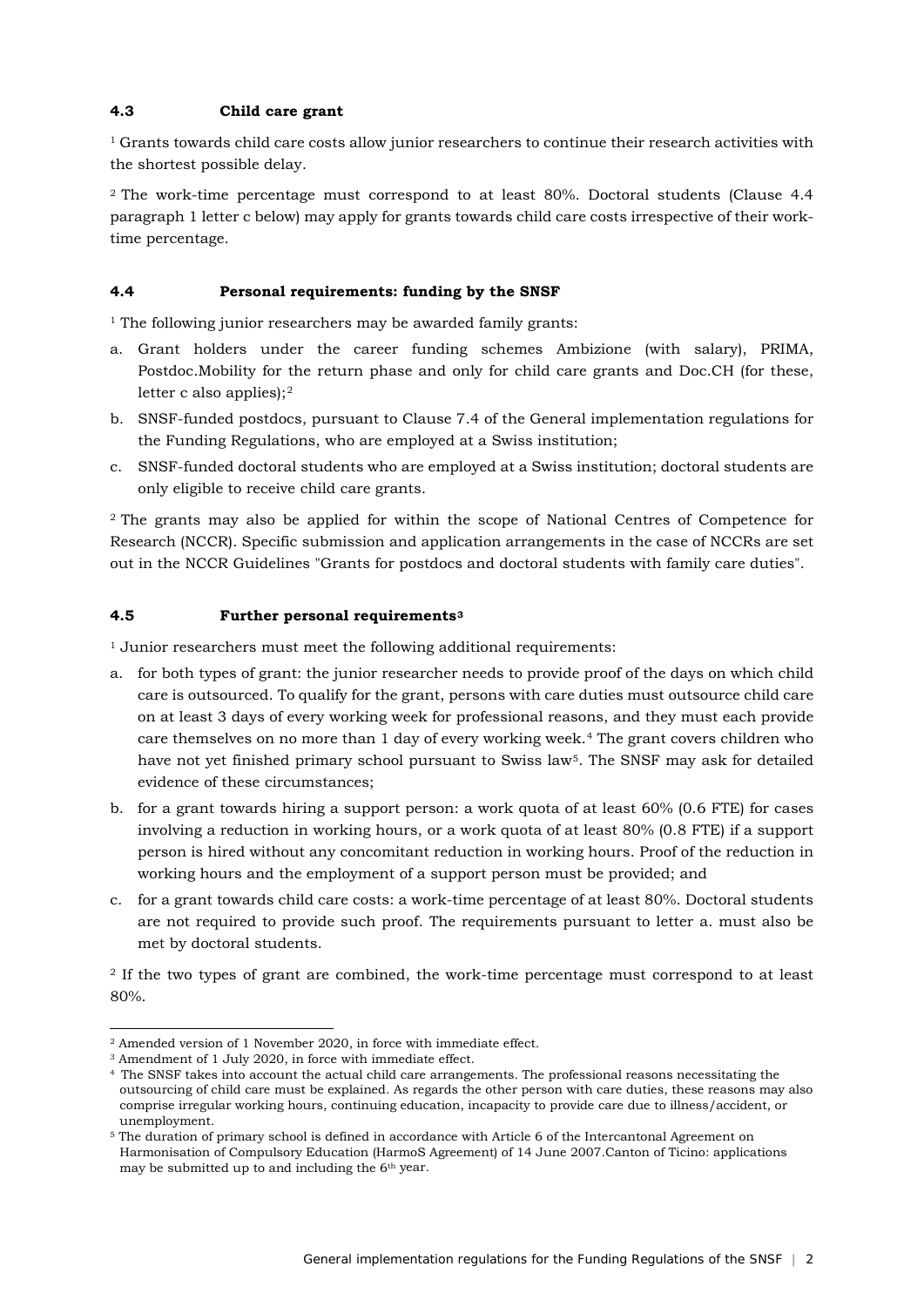## **4.6 Submission of applications and deadlines**

<sup>1</sup> Applications may be submitted at any time within the scope of an ongoing research project funded by the SNSF, at the earliest on the start date of the project, but no later than four months before the end of the project.

<sup>2</sup> The grants begin on the start date requested for the Flexibility Grant at the earliest. The earliest possible start date of the grant is the first day of the month in which the application was submitted. Apart from this, no retroactive start date is possible.

<sup>3</sup> The applications will be submitted by the corresponding grantee. This shall also be the case if the grant is requested for the benefit of an employee pursuant to Clause 4.4 letters b and c.

<sup>4</sup> The application must be submitted in electronic form as a supplementary grant application in accordance with the guidelines provided in *my*SNF, and it must contain all mandatory information and enclosures.

#### **4.7 Assessment procedure[6](#page-2-0)**

-

<sup>1</sup> Provided the requirements pursuant to Clauses 4.4 and 4.5 are met, the SNSF shall assess whether the measures are warranted. The measures are considered warranted if they enable the researcher to achieve a better balance between his/her ongoing research activities and child care duties and if delays can be kept to a minimum.

<sup>2</sup> The SNSF may reject the application or lower the requested amount should the measure be deemed unwarranted or only partially warranted.

<sup>3</sup> The SNSF will not consider any applications that fail to meet the requirements pursuant to  $Cl$ auses  $4.4-4.6$ .

### **4.8 Award and transfer of funds, and extensions[7](#page-2-1)**

<sup>1</sup> In an initial phase, the grants are awarded for a maximum of 24 months and charged to the overall grant for the approved research project.

2 Through submission of a follow-up application, the Flexibility Grant can be easily extended for a second phase until the end of the research project, provided the requirements continue to be met.

<sup>3</sup> If the approved research project ends no later than 30 months after the start of the Flexibility Grant, the latter is awarded for the entire duration up to the end of the project.

<sup>4</sup> Funds are transferred at the request of the corresponding grantee (payment in instalments).

5 A follow-up application pursuant to paragraph 2 may also be used to request the extension of a Flexibility Grant based on the extension of the approved research project. Approval depends on whether the person using the Flexibility Grant continues to be employed and meet the requirements during the project extension period.

<span id="page-2-0"></span><sup>6</sup> Amended based on the decision of the Presiding Board of the National Research Council of 3 November 2020, in force as of 1 January 2021.

<span id="page-2-1"></span><sup>7</sup> Amended based on the decision of the Presiding Board of the National Research Council of 3 November 2020, in force as of 1 January 2021.